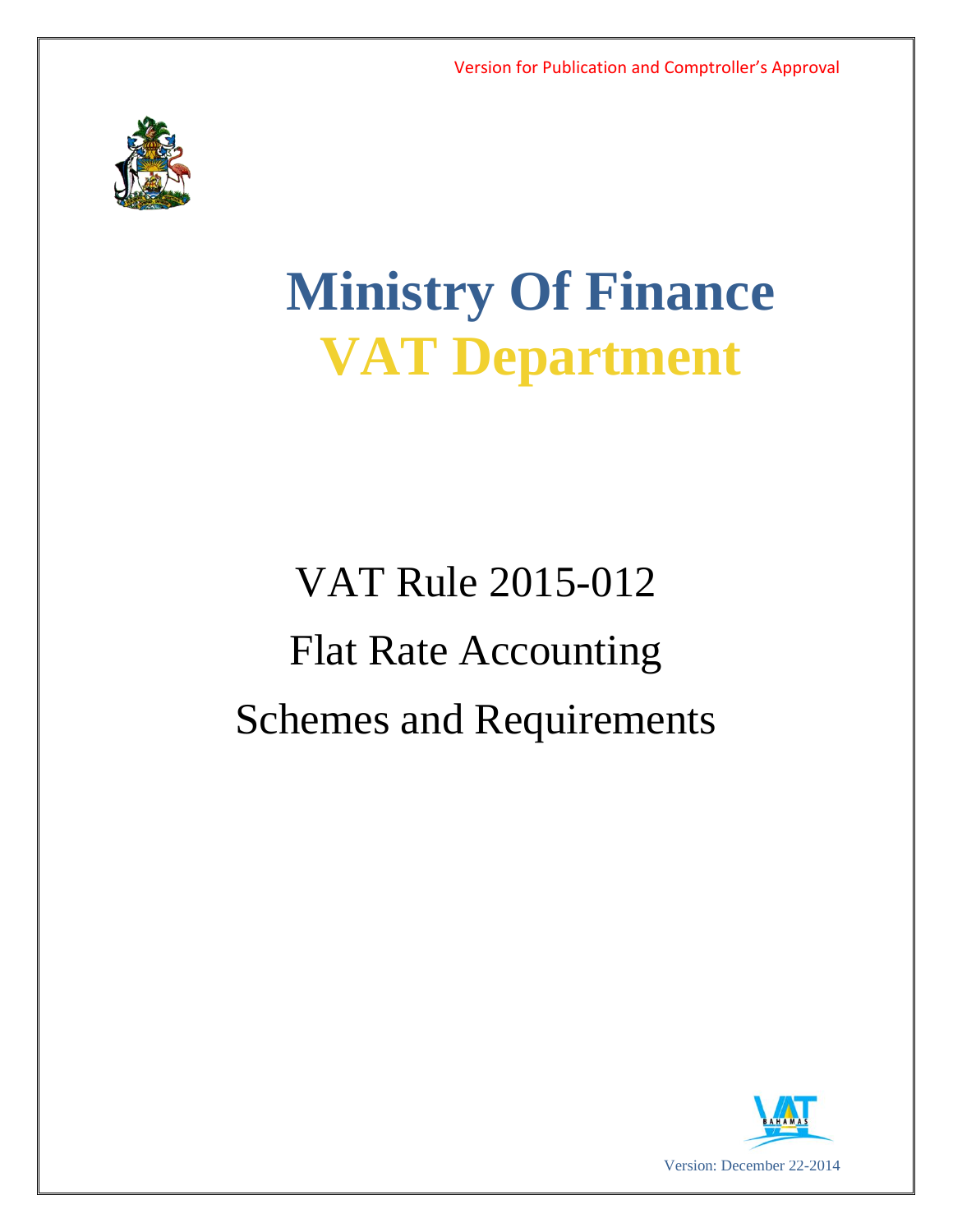Version for Publication and Comptroller's Approval

# **VAT RULE 2015-012**

## **Flat Rate Accounting Schemes and Requirements**

## **A. Authority**

This Rule is made under Section 17 of the Value Added Act, 2014.

#### **B. Legislation**

All legislative references are to the Value Added Tax Act, 2014 and/or the Value Added Tax Regulations 2014, unless otherwise stated.

## **C. This Rule applies in respect of:**

VAT Regulation 19 - Cash basis accounting for VAT Returns.

## **D. Application of Rule**

The Flat Rate Scheme is a method of reporting for VAT whereby businesses simply apply a net rate of VAT to their turnover to calculate the amount of VAT to be paid to the Comptroller.

The flat rate is considered to be the average rate that a business would pay if they used their records to determine the amount of VAT payable to the Comptroller each VAT period. This rate is 4.5%.

Other than exceptions which the Comptroller may allow this Rule applies to taxpayers with an annual turnover at or below \$400,000 filing within the Commonwealth of the Bahamas except those individuals in Freeport registered with the Grand Bahama Port Authority. It specifies the VAT requirements to be met by taxpayers who elect to use the Flat Rate Scheme.